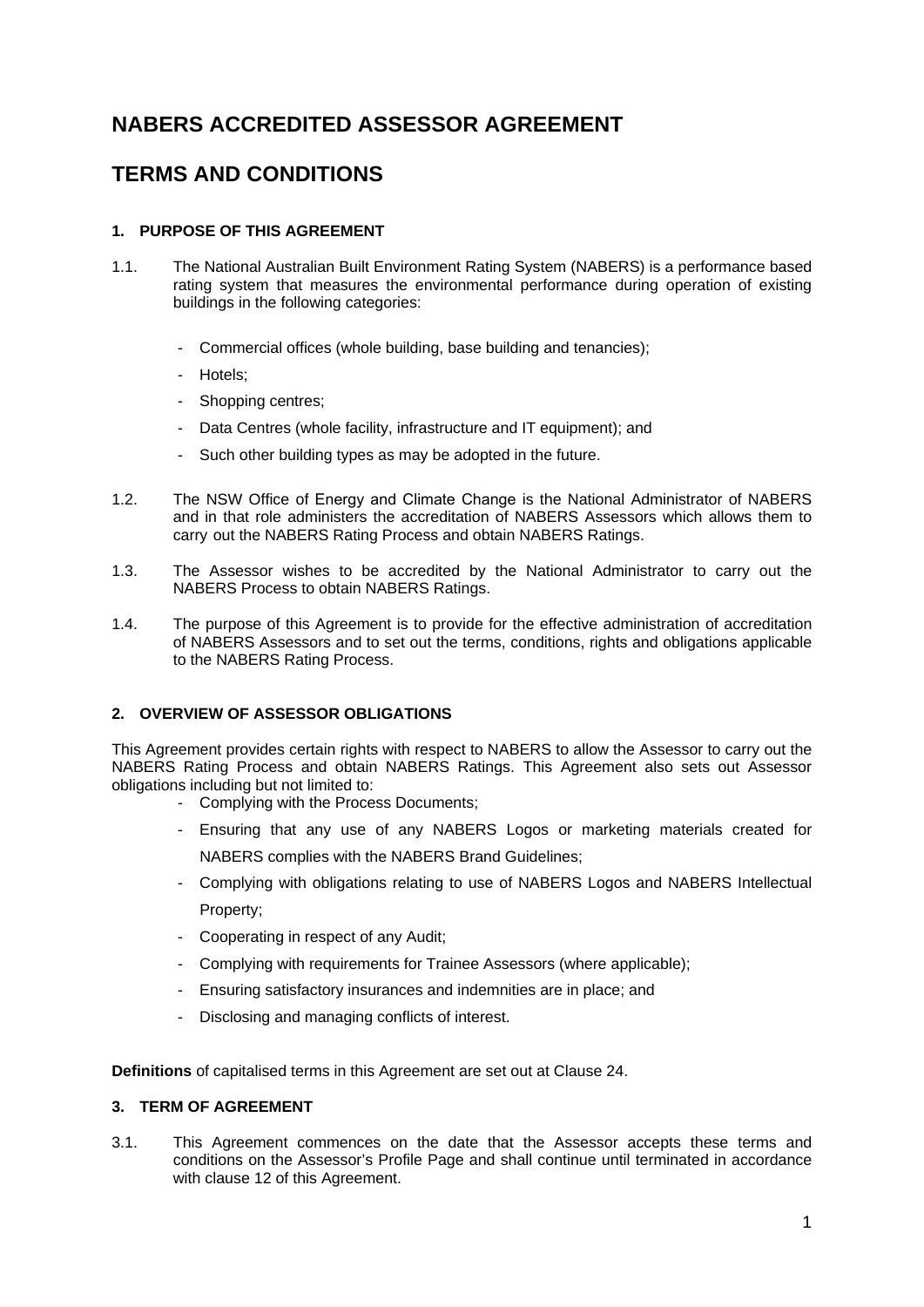3.2. The Assessor and the National Administrator acknowledge that this Agreement may be brought to an end with notice in accordance with clause 12.6 where this Agreement is to be replaced by a new version.

## **4. ASSESSOR DETAILS**

The Assessor acknowledges that the National Administrator may from time to time during the term of this Agreement update the Assessor's Profile Page to reflect:

- (a) any change to the categories for which the Assessor is accredited, pursuant to the NABERS Accreditation Procedure;
- (b) any change to the Assessor's status as a Trainee Assessor for a NABERS Rating category in accordance with the NABERS Accreditation and Auditing Procedures;
- (c) any action or sanction imposed following an audit;
- (d) any suspension of the Assessor's accreditation under clause 11;
- (e) any other change to the Assessor's details; or
- (f) any change to the fee structure in accordance with the terms of this Agreement.

## **5. ASSESSOR ACCREDITATION**

- 5.1. In consideration of the Assessor's initial and ongoing payment of the Annual Fee and acceptance of the terms and conditions of this Agreement, the National Administrator hereby provides Accreditation to the Assessor to carry out the Rating Process and obtain NABERS Ratings for those categories listed on the Assessor's Profile Page.
- 5.2. In addition to the obligations set out in this Agreement it is a condition of Accreditation under this Agreement that the Assessor:
	- (a) must only carry out the Rating Process and obtain NABERS Ratings for those categories for which the Assessor is listed on the Assessor's Profile Page as being accredited;
	- (b) must comply with:
		- (i) the Code of Practice;
		- (ii) Brand Guidelines; and
		- (iii) All other Process Documents listed in the NABERS Members website page (under Resources>Process Documents),
	- (c) must comply with any measure to be taken or sanction imposed following an Audit carried out in accordance with the NABERS Rating Auditing Procedure;
	- (d) must ensure that any activity carried out as part of the Rating Process and obtaining NABERS Ratings complies with the NABERS Rules for Collecting and Using Data (the Rules), including all NABERS documents formerly and currently called Validation Protocols, any published NABERS Rulings (Rulings) and any technical advice provided by the National Administrator;
	- (e) must ensure that the Assessor's details on the Profile Page are correct and up to date and that the National Administrator is immediately advised of any changes to those details;
	- (f) must not do anything in the course of carrying out any function as an Assessor that constitutes a libel or defamation.
- 5.3. The Assessor agrees and acknowledges that where the Assessor's Profile Page lists the Assessor as being employed by an Assessment Company then the Assessor's ongoing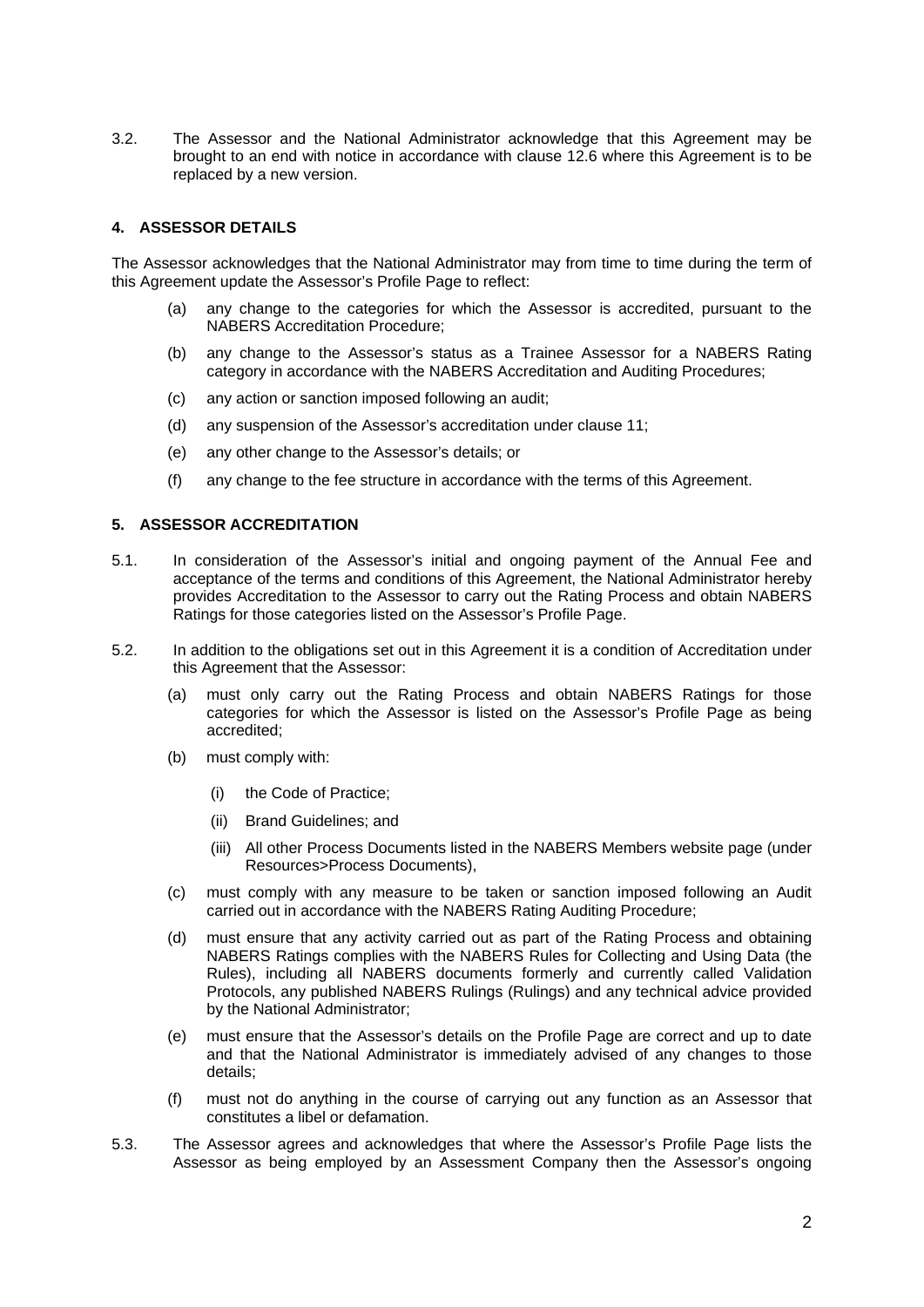Accreditation under this Agreement is conditional on an Assessment Company Agreement existing between the National Administrator and that Assessment Company.

5.4. The Assessor agrees and acknowledges that it is responsible for and must ensure the completeness and accuracy of all Rating Material provided to the National Administrator as part of the Rating Process and obtaining of NABERS Ratings and the Assessor agrees to place no reliance on the National Administrator to detect incomplete or inaccurate information in its management of NABERS or the conduct of any Audits under the NABERS Rating Auditing Procedure.

## **6. TRAINEE NABERS ASSESSOR**

- 6.1. The Profile Page may list the Assessor as a Trainee Assessor in respect of certain building categories in accordance with the NABERS Accreditation Procedure.
- 6.2. Where the Profile Page lists the Assessor as a Trainee Assessor for the purposes of a certain rating category, the Assessor must:
	- (a) not carry out any Rating Process or obtain any NABERS Ratings in respect of that rating category unless supervised in accordance with the NABERS Accreditation Procedure; or
	- (b) not use the "NABERS Accredited Assessor" Logo referred to in the NABERS Brand Guidelines in respect of the Rating Process or any related work or marketing carried out in relation to that rating category.
- 6.3. The Assessor agrees that breach of this clause may constitute a suspension event for the purposes of clause 11.4 or 11.6 of this Agreement.
- 6.4. This clause will cease to apply in respect of a rating category when the Assessor's Profile Page is updated by the National Administrator to reflect that the Assessor is no longer a Trainee Assessor for that rating category.

## **7. PAYMENT OF FEES**

- 7.1. The Assessor shall pay to the National Administrator the Accredited Assessor Fees listed in the NABERS Fees and Payments Procedure in accordance with the payment terms set out in that document. These fees include but are not limited to an annual accreditation fee and rating lodgement fees.
- 7.2. The Assessor acknowledges and agrees that these fees are reviewed annually and are subject to change in accordance with the NABERS Fees and Payments Procedure.
- 7.3. The Assessor acknowledges and agrees that:
	- (a) non-payment of a fee in accordance with the payment terms set out in the NABERS Fees and Payments Procedure may result the suspension of the Assessor's Accreditation under this Agreement in accordance with clause 11.1 and the loss of access to the NABERS website to lodge Rating Materials until such time as payment of overdue fees is made.
	- (b) where an Annual Accreditation Fee is outstanding for a period of two years or greater, Accreditation may be terminated in accordance with clause 12**.** Individuals whose Accreditation is terminated will need to successfully re-complete the required training in order to become accredited again.
- 7.4. For the purposes of this clause and the suspension and termination clauses under this Agreement any reference to a fee payable includes a reference to a fee that may be payable by an Assessment Company in respect of the Assessor.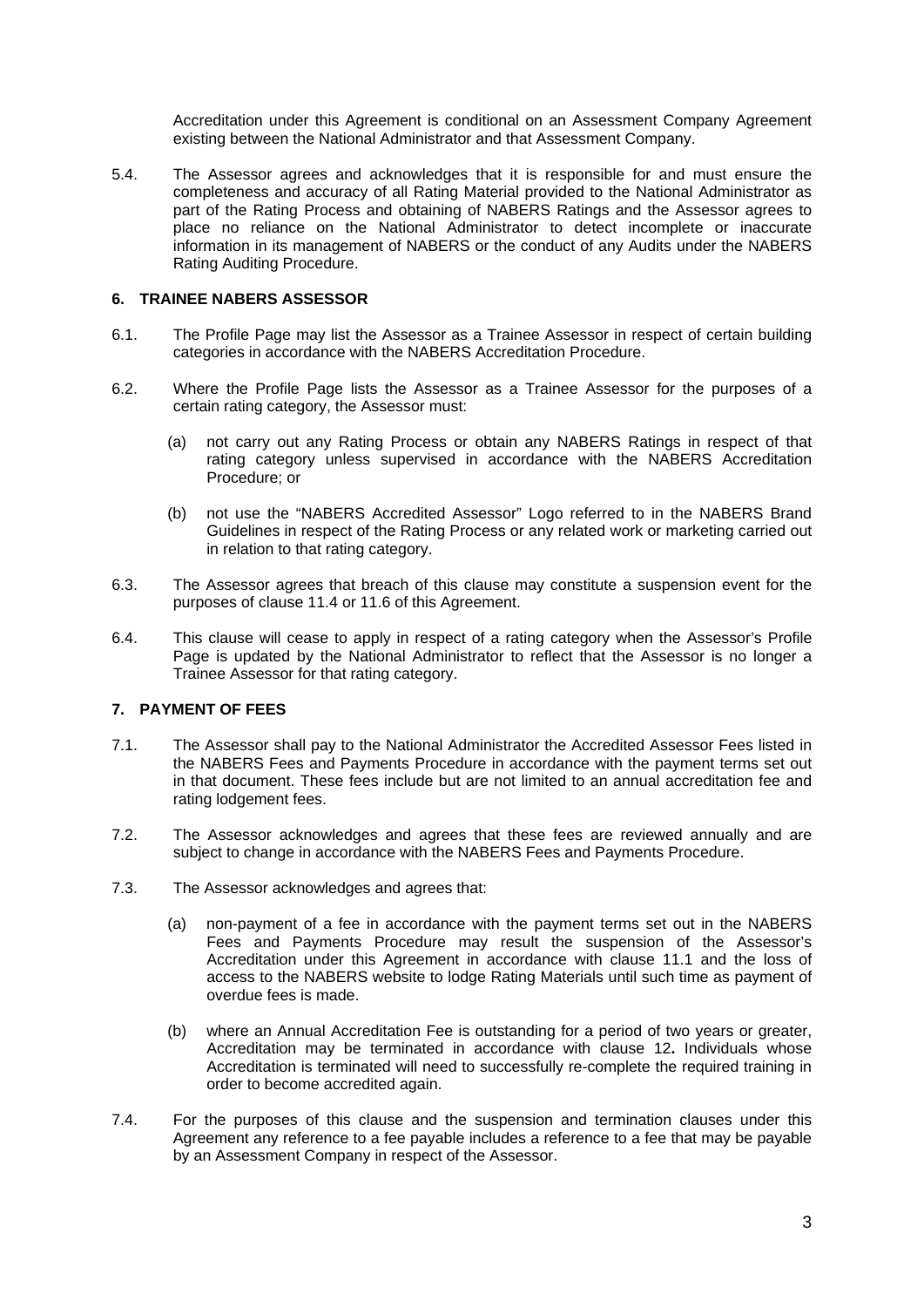## **8. NABERS AUDITS**

- 8.1. The Assessor acknowledges that a NABERS Auditor, on the National Administrator's behalf, may carry out an Audit of the Assessor's Rating Materials and NABERS Ratings, and any other work carried out as part of the Rating Process, in accordance with the NABERS Rating Auditing Policy and Procedure as updated from time to time.
- 8.2. The Assessor must:
	- (a) take all reasonable steps to cooperate with the National Administrator and the NABERS Auditor in respect of any Audit.
	- (b) upon written request and within a reasonable timeframe provide all documentation and information necessary to enable the NABERS Auditor to conduct an Audit of a NABERS Rating, including any of the Assessor's Rating Materials and activities carried out as part of the Rating Process, and including access to (and where relevant, copies of) all records, books of account, documents, information, premises, equipment and things which the NABERS Auditor reasonably considers necessary to satisfy itself that the Accredited Assessor has complied with the requirements of the Scheme, including the NABERS Rules, the NABERS Auditing Policy, Auditing Procedure, Code of Practice, and other Process Documents.
	- (c) work closely with the NABERS Auditor to ensure that the correct interpretation and application of the Rules, Rulings, and Process Documents have been made, and sufficient documentary evidence is provided.
- 8.3. The Assessor agrees and acknowledges that a range of measures and sanctions can be applied to the Assessor by the National Administrator following an Audit in accordance with the NABERS Rating Auditing Procedure. These include:
	- (a) Revoking the NABERS Rating and re-issuing a different NABERS Rating Certificate
	- (b) Warning letter
	- (c) Requirement for future rating work to be supervised
	- (d) Requirement for future rating work to undergo an Audit
	- (e) Accreditation status for one or more categories be changed to Trainee Assessor
	- (f) Requirement to undergo training
	- (g) Payment of costs for any of the above
	- (h) Suspension of accreditation for one or more categories
	- (i) Termination of this Agreement.

## **9. ASSESSOR'S USE OF NABERS LOGOS**

- 9.1. The Assessor agrees and acknowledges that all NABERS Logos are owned by the National Administrator and that the National Administrator reserves the right at all times to specify the manner in which any person may use the NABERS Logos.
- 9.2. The National Administrator grants to the Assessor a limited, personal, royalty free, nonexclusive and non-transferable right to use and refer to the NABERS Logos in connection with the Assessor's activities in respect of the Rating Process subject to these terms and conditions.
- 9.3. The Assessor agrees that in any exercise of the licence, it will comply in all respects with the NABERS Brand Guidelines and any other reasonable guidelines or policies regarding the use of NABERS Logos.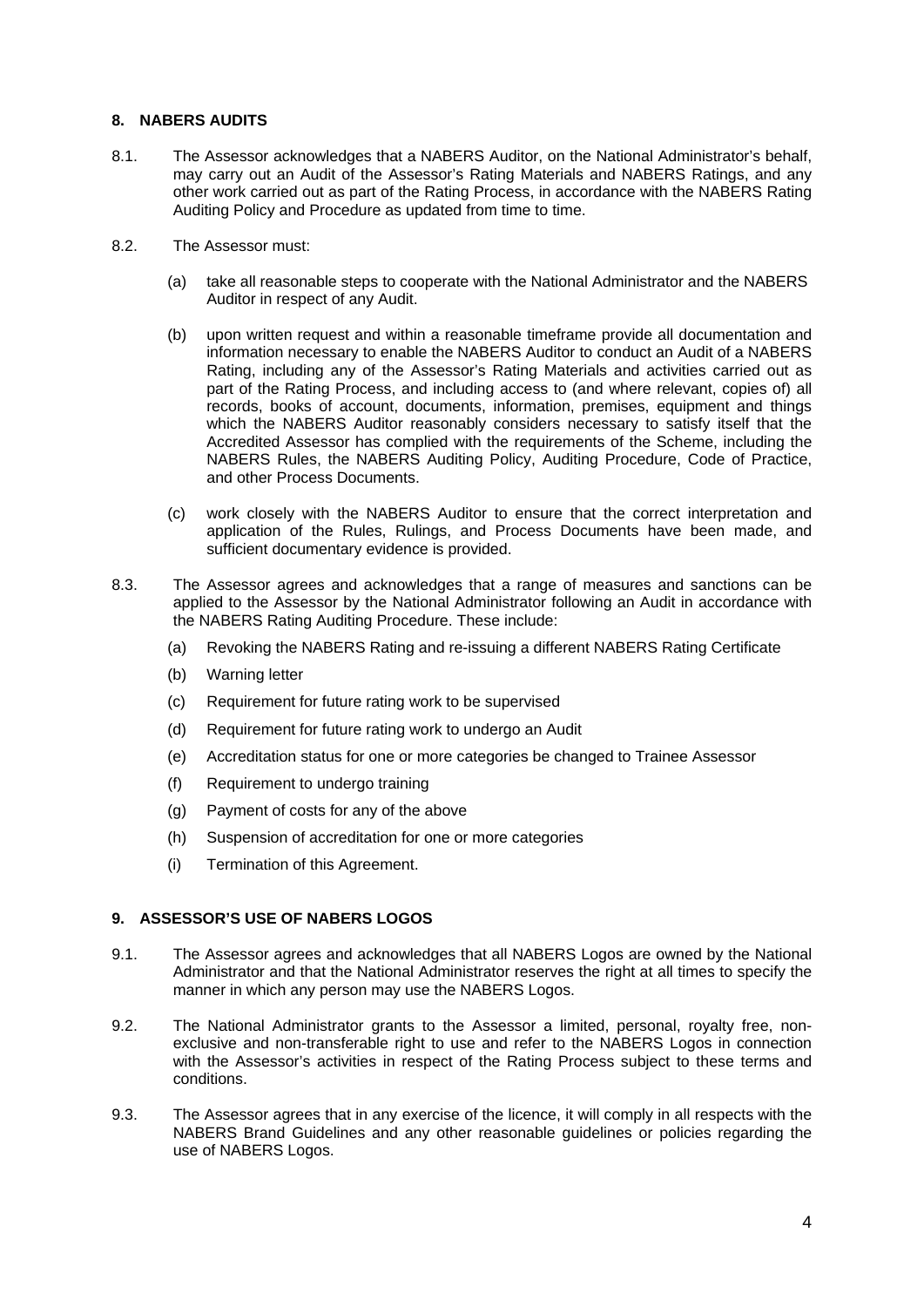- 9.4. Except as provided in the NABERS Brand Guidelines, the Assessor has no right to:
	- (a) Use or make reference to the NABERS Logos in any marketing, advertising or public announcements;
	- (b) Alter or modify the NABERS Logos in any way;
	- (c) Reproduce, use, sub-licence, or otherwise deal with the NABERS Logos, or allow any other person to do so, for any purpose.
- 9.5. The Assessor must not at any time during or after the term of this Agreement, register or attempt to register, or use as a trade mark, business or company name, email address, phone number or domain name, the NABERS Logos or any device or word substantially identical with or deceptively similar to any of the NABERS Logos.
- 9.6. Upon the suspension or termination of this Agreement the Assessor must cease to use or display the NABERS Logos for any purpose whatsoever including without limitation the use of NABERS Logos on stationery, advertising, promotional and sales material, websites and online material and any other materials which incorporate the NABERS Logos.

## **10. NABERS INTELLECTUAL PROPERTY**

- 10.1. The Assessor warrants that in carrying out any activities under this Agreement the Assessor will not infringe any Intellectual Property rights of the National Administrator or of any third party.
- 10.2. The Assessor acknowledges and agrees that the National Administrator owns all Intellectual Property rights in:
	- (a) all NABERS Software, Methodology, Algorithms, Rules, Rulings, Validation Protocols and NABERS Materials and the other Process Documents;
	- (b) all Rating Materials and NABERS Ratings, and that such rights in respect of these materials brought into existence after the date of this Agreement shall vest upon their creation in the National Administrator.
- 10.3. The Assessor acknowledges and agrees that the National Administrator may use, adapt and change the Rating Materials for any purpose.
- 10.4. The National Administrator grants to the Assessor a non-exclusive, non-transferrable licence to use NABERS Materials for the sole purpose of carrying out NABERS Ratings and for no other purpose whatsoever unless where otherwise agreed by the National Administrator.
- 10.5. The Assessor must ensure that it obtains irrevocable written consent, for the benefit of the National Administrator, from all authors of any work incorporated in the Rating Materials, for the use of such Rating Materials or work by the National Administrator in any manner and or any purpose it chooses.
- 10.6. The National Administrator acknowledges and agrees that any Background Intellectual Property of the Assessor remains vested in the Assessor and shall not be modified, adapted or altered without the express written approval of the Assessor and shall only be used by the National Administrator for the purpose for which it was provided.

## **11. SUSPENSION**

## **11.1. Suspension in respect of fees and insurance**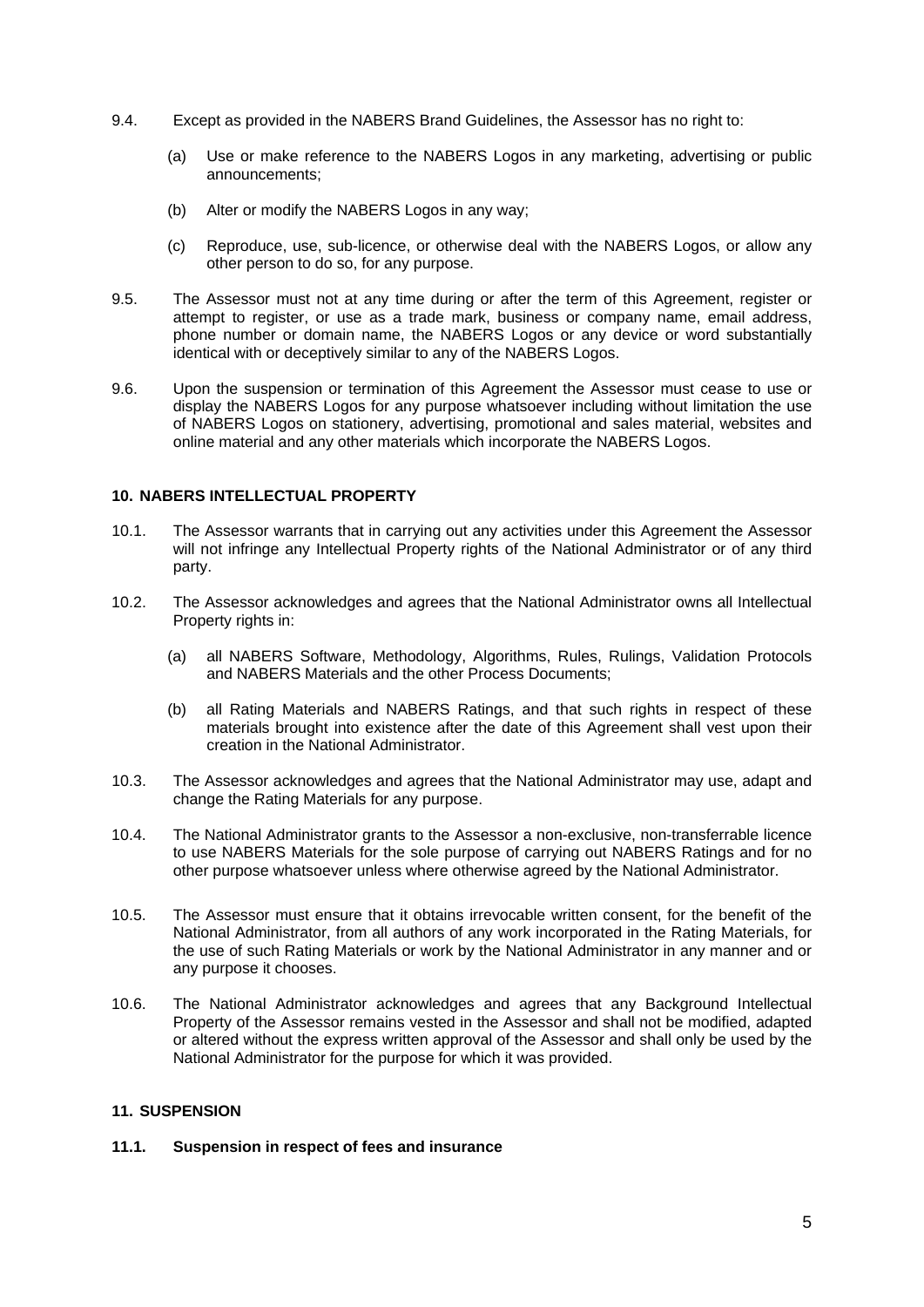- 11.2. The Assessor's Accreditation under this Agreement may be immediately suspended by notice provided to the Assessor by the National Administrator where:
	- (a) any fees required to be paid under clause 7 have not been paid in accordance with the "Payment Terms" set out in the NABERS Fees and Payments Procedure; or
	- (b) evidence that insurances required to be effected under clause 13 has not been provided in the manner required by the NABERS Insurance Procedure.

provided prior notice of the outstanding matter has been provided to the Assessor by the National Administrator via the Assessor's Profile Page and such outstanding matter has not been addressed in the timeframe set out in that prior notice to the reasonable satisfaction of the National Administrator.

11.3. For the purposes of this clause any reference to fees payable or insurances required to be effected includes a reference to fees that may be paid or insurances that may be effected by an Assessor Company in respect of the Assessor.

#### **11.4. Suspension following audit**

11.5. The Assessor's Accreditation under this Agreement (including Accreditation in respect of a particular rating category) may be immediately suspended by Notice of Suspension provided to the Assessor by the National Administrator in response to a determination following an Audit, reached by the National Administrator in accordance with the NABERS Rating Auditing Procedure, that an Assessor has not properly applied the NABERS Rules, Rulings, or Process Documents and that the sanction of suspending the Assessor's accreditation as a NABERS Assessor should be applied pending further action including but not limited to further training.

## **11.6. Suspension for other breach**

- 11.7. This clause 11.6 shall not apply to the matters set out at clauses 11.1 and 11.4 above (suspension in relation to fees or insurances or following an Audit determination) but does apply to the obligation at clause 5.2(c) to comply with an Audit sanction or measure.
- 11.8. Without prejudice to any other right which the National Administrator may have under this Agreement or at law, if a breach of this Agreement occurs, the National Administrator may give a Notice of Intention to Suspend to the Assessor.
- 11.9. Without limiting the bases on which such notice may be given, a Notice of Intention to Suspend may be given as a result of breach of any terms and conditions relating to:
	- (a) Breach of Assessor obligations (clause 5.2);
	- (b) Breach of Trainee Assessor obligations (clause 6);
	- (c) Breach of obligations with respect to NABERS Logos (clause 9);
	- (d) Breach of obligations with respect to NABERS Intellectual Property (clause 10);
	- (e) Breach of Confidentiality obligations (clause 16);
	- (f) Breach of Conflict of Interest obligations (clause 17).
- 11.10. The Notice of Intention to Suspend will state the breach that in the opinion of the National Administrator has occurred, shall contain any supporting information, and provide the Assessor with an opportunity to respond.
- 11.11. The time for response by an Assessor to a Notice of Intention to Suspend shall no more than 10 working days from the provision of the notice subject to such extension as the National Administrator in its absolute discretion may grant. Any such response shall be in writing.
- 11.12. If following a response referred to at 11.11 the National Administrator is satisfied that no breach has occurred it shall revoke the Notice of Intention to Suspend.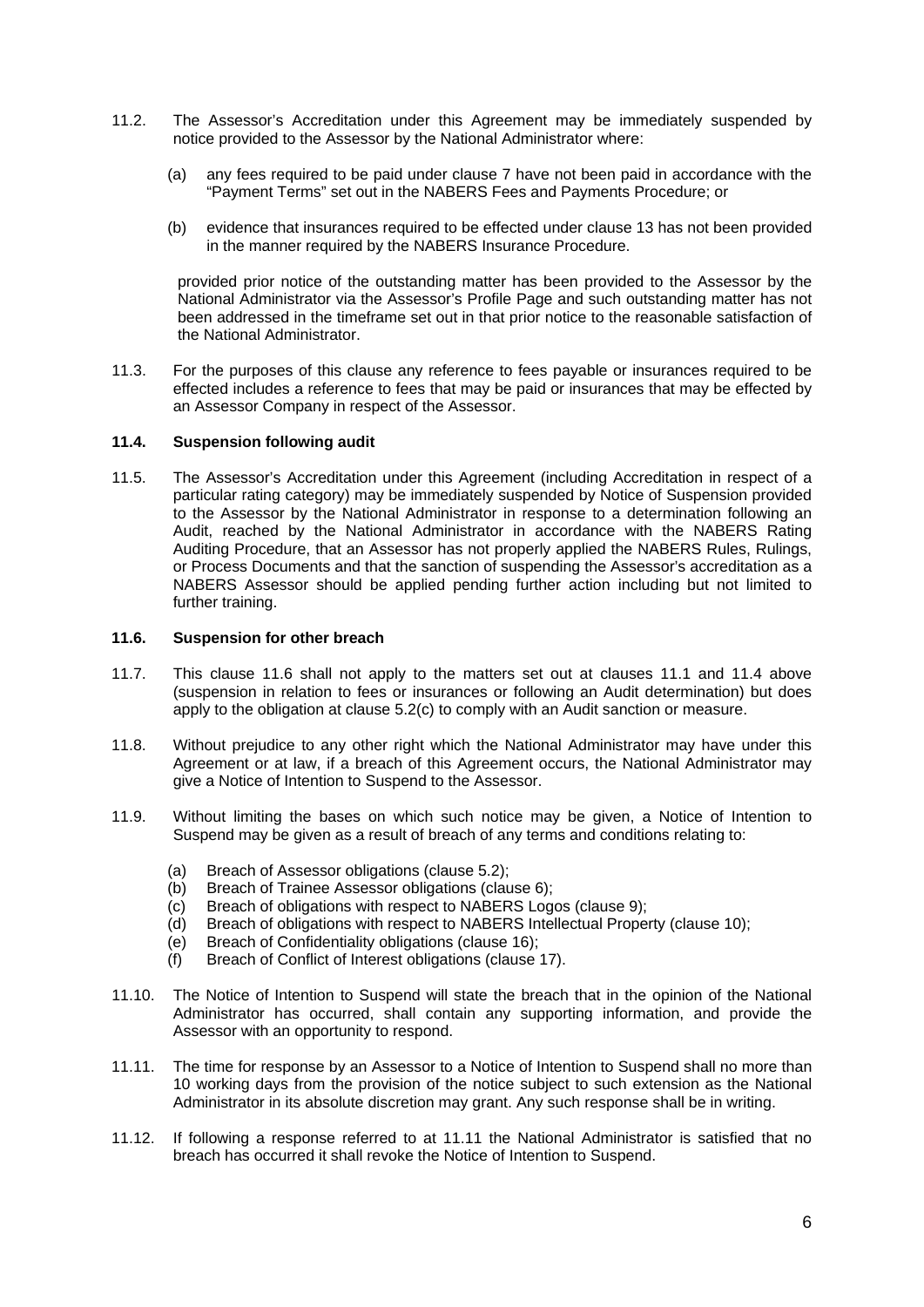- 11.13. If following consideration of the response provided the National Administrator remains of the opinion that a breach has occurred it may give further notice in writing to the Assessor requiring that the following items be provided in writing to the National Administrator:
	- (a) a plan for the cure of the breach within a timeframe specified by the National Administrator and/or
	- (b) an undertaking that the breach will not occur again.
- 11.14. Where:
	- (a) the National Administrator receives a response in accordance with clause 11.13 that is in its opinion satisfactory; and
		- $(i)$  having allowed the specified time (referred to at clause 11.13(a)) during which the breach has in the opinion of the National Administrator been cured; and/or
		- (ii) an undertaking (referred to at clause 11.13(b)) has been given to the satisfaction of the National Administrator,

the National Administrator shall by notice in writing revoke the Notice of Intention to Suspend.

- 11.15. Where:
	- (a) no response is provided by the Assessor in accordance with clause 11.11 in the timeframe specified; or
	- (b) no plan for the cure of the breach, or undertaking (as required), is provided in accordance with 11.13; or
	- (c) the plan for the cure of the breach, referred to at clause 11.13, is not complied with within the specified time; or
	- (d) an undertaking, referred to at clause 11.13, not to commit a further breach has not been complied with,

then the National Administrator may immediately provide the Assessor with a Notice of Suspension.

#### **11.16. Suspension where Assessment Company Agreement is Terminated**

11.17. Notwithstanding any other provision of this Agreement, where the Assessor is employed by an Assessment Company and the Assessment Company Agreement with the National Administrator is terminated then the National Administrator may in its absolute discretion immediately provide the Assessor with a Notice of Suspension.

## **11.18. Commencement of, Effect of, and Lifting of Suspension**

- 11.19. Suspension under clause 11.2 (fees and insurance) shall take effect immediately on the date set out in the prior notice referred to in that clause.
- 11.20. Suspension under clauses 11.4 (audit sanction), 11.6 (other breach) or 11.16 (termination of Assessment Company Agreement) shall take effect immediately upon the provision of a Notice of Suspension to the Assessor.
- 11.21. The Notice of Suspension shall state:
	- (a) the reason for suspension; and
	- (b) the actions to be undertaken by the Assessor to remedy the suspension (where applicable in the discretion of the National Administrator); and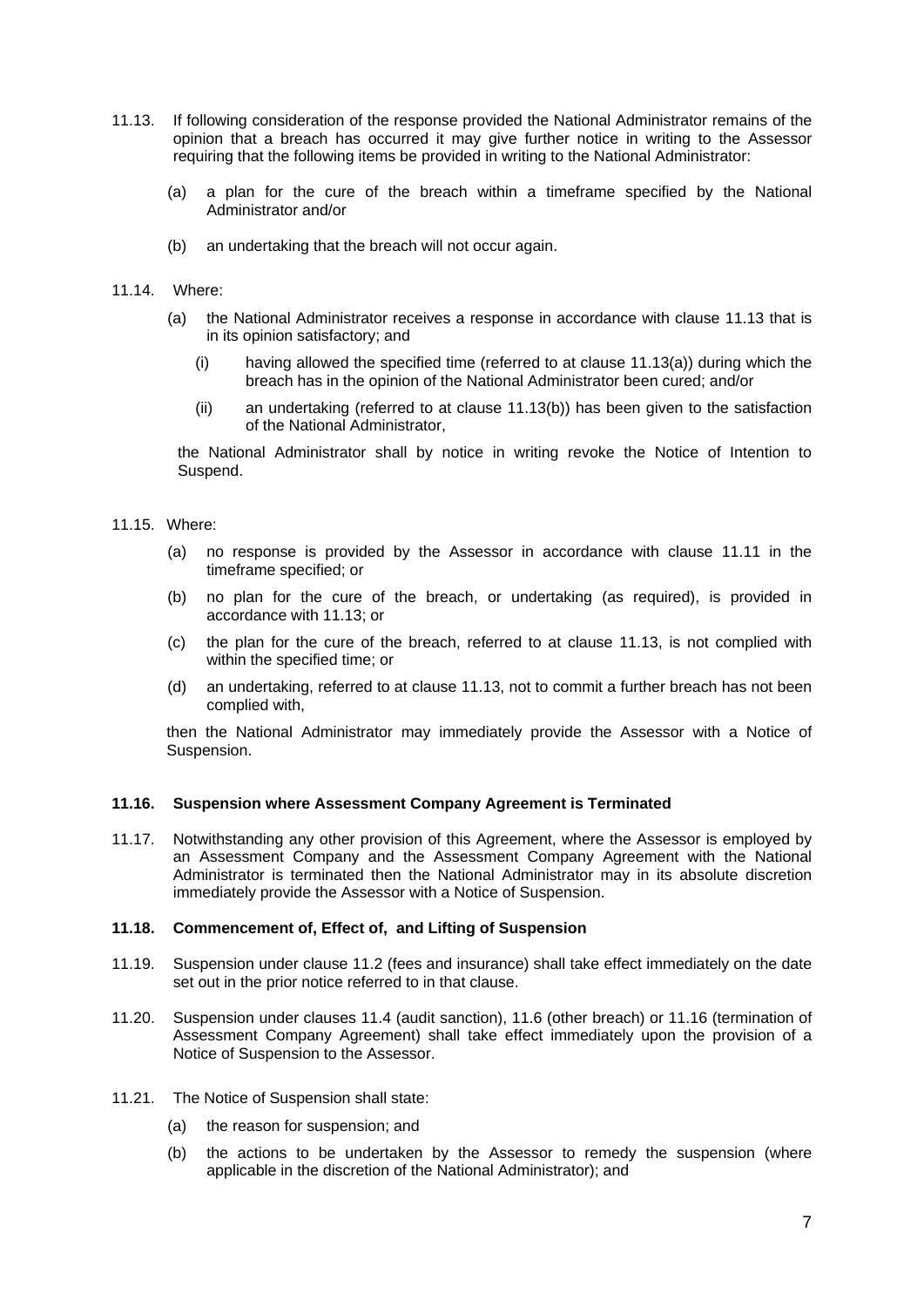- (c) the period of the suspension (where applicable in the discretion of the National Administrator).
- 11.22. Following suspension under clause 11.2 or following the provision of a Notice of Suspension the Assessor shall for the period of the suspension:
	- (a) cease to have Accreditation for the period of the suspension;
	- (b) not have access to the NABERS Members Website with the exception of the Assessor's "My Profile", "My Organisation" and "Process Documents" pages;
	- (c) not directly or indirectly carry out any activities that constitute the NABERS Process; and
	- (d) cease to use or display the NABERS Logos for any purpose whatsoever.
- 11.23. Suspension under this clause shall cease:
	- (a) in the case of suspension under clause 11.2 (relating to outstanding fees and/or insurance requirements), where the outstanding matter has been addressed to the satisfaction of the National Administrator and access to the NABERS Members Website in reinstated.
	- (b) in the case of suspension under any other provision of this clause upon the provision of a Notice of Lifting of Suspension from the National Administrator stating that:
		- (i) the cause of the suspension referred to in the Notice of Suspension (as applicable) has been remedied by the Assessor to the reasonable satisfaction of the National Administrator; or
		- (ii) the period of the suspension referred to in the Notice of Suspension (as applicable) has lapsed; or
		- (iii) (in the case of suspension under clause 11.16 Suspension where Assessment Company Agreement is Terminated) the National Administrator is satisfied that the Assessor is able to comply with the obligations set out in this Agreement,

and that the Assessor's Accreditation under this Agreement is re-instated.

#### **12. TERMINATION**

#### **12.1. Termination for default**

- 12.2. This Agreement may be immediately terminated by Notice of Termination provided to the Assessor by the National Administrator:
	- (a) in response to a determination reached by the National Administrator following an Audit in accordance with the NABERS Rating Auditing Procedure that an Assessor has not properly applied the NABERS Rules, Rulings, or Process Documents and that the sanction of termination of this Agreement should be applied; or
	- (b) where an annual accreditation fee is outstanding for a period of two years or greater from the time it became due and the Assessor has been suspended on the basis of that outstanding fee in accordance with clause 11.2; or
	- (c) where Assessor's accreditation is suspended pursuant to a Suspension Notice under:
		- (i) clause 11.2 (Insurance),
		- (ii) clause 11.4 (audit outcome)
		- (iii) clause 11.6 (where the cause of the suspension may be remedied)
		- (iv) clause 11.17 (where Assessment Company Agreement is terminated)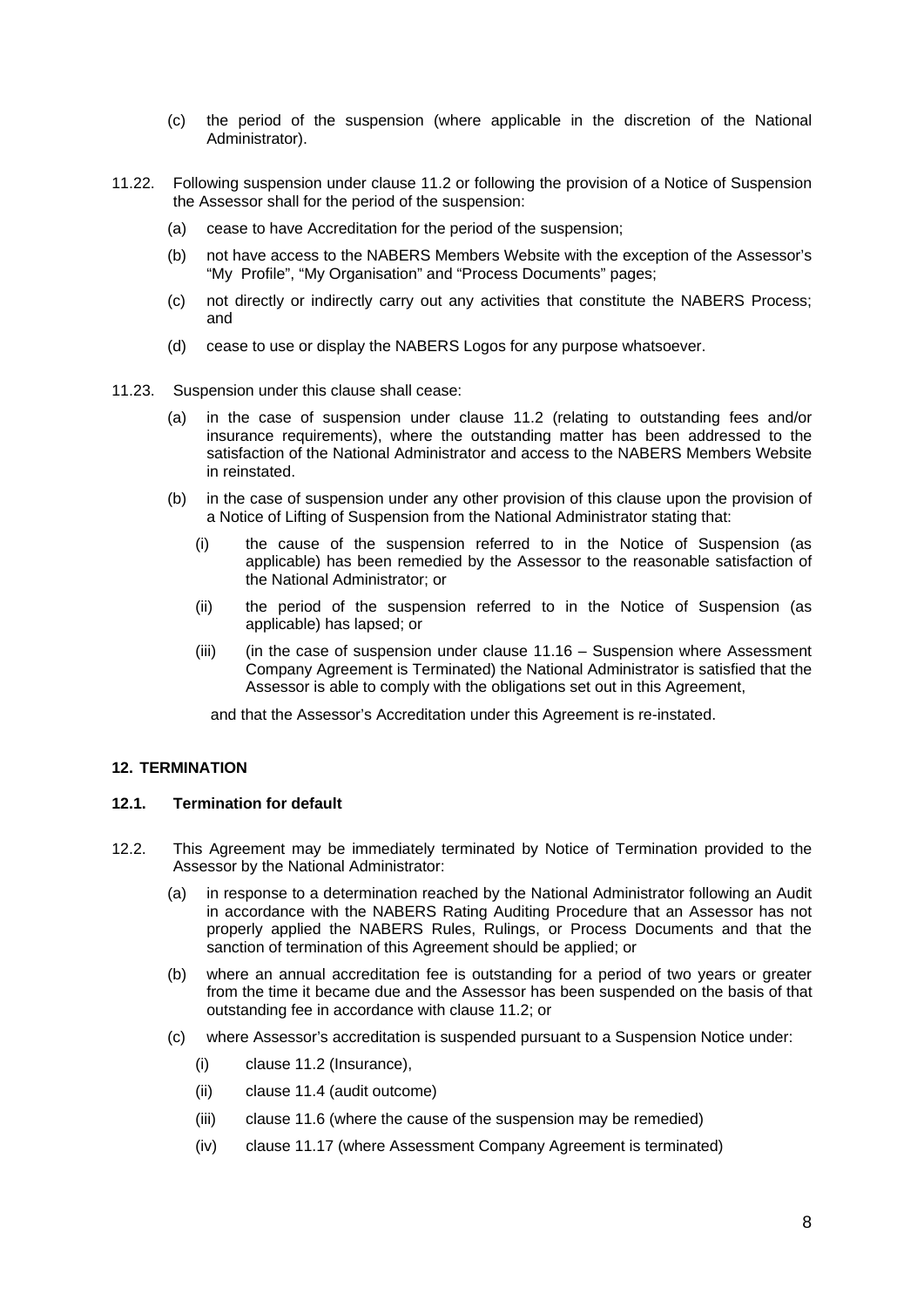and the cause of the Suspension Notice has not been remedied within 2 years of the date of the notice, or in the case of suspension under Clause 11.17 the Assessor has not within 2 years of the date of the notice satisfied the National Administrator that the Assessor is able to comply with the obligations set out in this Agreement.

12.3. The Assessor acknowledges that where this Agreement is terminated under this provision the Assessor will need to successfully re-complete the required training in order to become accredited again and enter into new Agreement (at the discretion of the National Administrator).

## **12.4. Termination by the Assessor**

12.5. The Assessor may terminate this Agreement by giving 20 working days notice in writing to the National Administrator.

## **12.6. Termination by National Administrator**

- 12.7. The National Administrator may terminate this Agreement by giving 3 months notice in writing that
	- (a) the NABERS scheme is coming to an end; or
	- (b) this Agreement will be replaced by a new Assessor Accreditation agreement applicable to all NABERS Assessors.

## **12.8. Arrangements upon termination**

- 12.9. Upon termination of this Agreement (except where the Assessor becomes accredited under a replacement agreement referred to in clause 12.8(a)), the Assessor must within 20 working days:
	- (a) cease use of all NABERS Intellectual Property and NABERS materials and products, including but not limited to computer software, and the Process Documents;
	- (b) withdraw any publicly available promotional materials consisting of, incorporating or displaying the NABERS trademarks or NABERS Logos;
	- (c) cease and thereafter refrain from representing that the Assessor is accredited or approved by, or associated in any way with the National Administrator or the NABERS Scheme.
- 12.10. Termination of this Agreement and withdrawal of Accreditation shall be without prejudice to the continuing enforceability of any rights or obligations of the National Administrator accrued at the time of termination.

#### **12.11. Clauses to apply following termination**

- 12.12. The operation of:
	- (a) Clause 9 NABERS Logos;
	- (b) Clause 10 NABERS Intellectual Property;
	- (c) Clause 13 Professional indemnity insurance;
	- (d) Clause 14 Indemnity;
	- (e) Clause 15 Release;
	- (f) Clause 16 Confidentiality; and
	- (g) any other provision which expressly of by implication form its nature is intended to continue,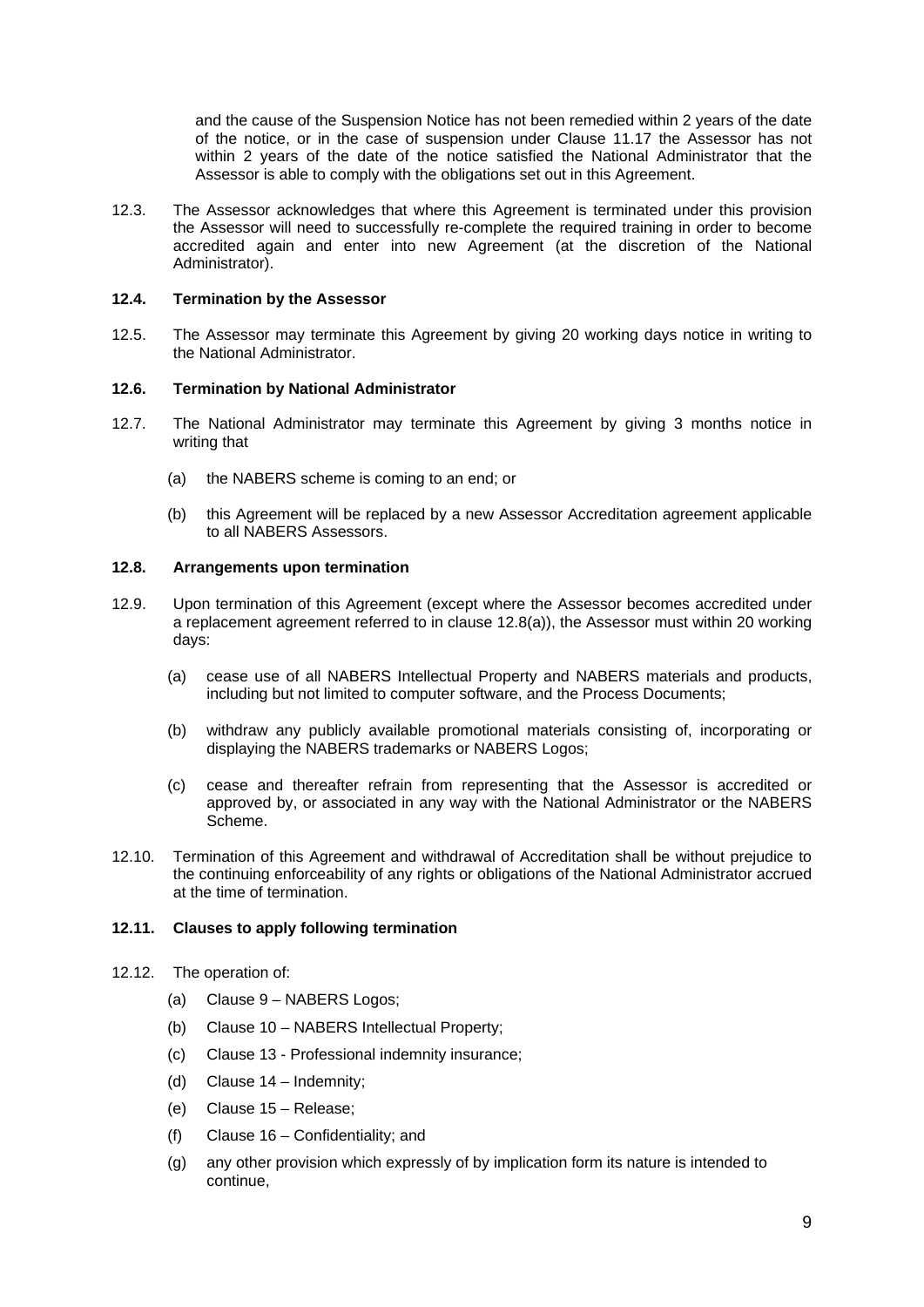survive the termination of this Agreement.

## **13. INSURANCE**

- 13.1. For the purpose of demonstrating compliance with this clause, certificates of currency and insurance expiry dates are to be provided to the National Administrator in accordance with the NABERS Insurance Procedure.
- 13.2. The Assessor acknowledges and agrees that failure to effect and maintain the insurances set out clause 13.4 in the manner described in clause 13.1 may result the suspension of the Assessor's Accreditation under this Agreement in accordance with clause 11.2 and the loss of access to the NABERS website to lodge Rating Materials until such time as the required insurances are effected.
- 13.3. The Assessor and the National Administrator acknowledge and agree where the Assessor is employed by an Assessment Company then the Assessment Company may take necessary action on behalf of the Assessor to ensure compliance with the Assessor's insurance requirements set out in this clause. However failure by the Assessment Company to effect and maintain insurances in respect of the Assessor in accordance with this clause may result in the National Administrator taking action under this Agreement to suspend the Assessor under clause 11.2 or terminate this agreement under clause 12.2(c).
- 13.4. The Assessor prior to carrying any activities pursuant to a NABERS Rating or the Ratings Process and at all subsequent times during the term of this Agreement must provide evidence to the satisfaction of the National Administrator that the following insurance policies have been effected:
	- (a) **Workers' compensation** insurance that covers the Assessor and its employees. If the Assessor is not legally able to hold workers compensation insurance, the Assessor must ensure that it has effected a personal accident insurance policy to the level of risk associated with carrying out NABERS Ratings, a minimum cover of \$100,000 for death and permanent disability, and sufficient cover for temporary disability.
	- (b) **Public liability insurance** covering the Assessor, its employees and agents for any death, injury, damage or loss to other persons arising from the carrying out of NABERS Ratings. The Assessor must maintain such insurance current for the duration of this Agreement and for an amount of not less than ten (10) million dollars for any single occurrence.
	- (c) **Professional indemnity insurance** covering the Assessor for breaches of professional duty (whether owed in contract or otherwise) in carrying out NABERS Ratings. The Assessor must maintain such insurance current for the duration of this Agreement and six (6) years thereafter, and for an amount of not less than two (2) million dollars for any single occurrence.
- 13.5. The Assessor must not do anything or fail to do anything that would allow any insurer to reduce cover or void a policy of insurance required under this Agreement.
- 13.6. The National Administrator is not obliged to accept any material from the Assessor as part of a NABERS Rating or the Ratings Process, or provide a NABERS Rating unless and until the Assessor has complied strictly with the obligations of this clause.
- 13.7. For the purposes of meeting the requirements of this clause, the Assessor acknowledges that insurers must be listed by the Australian Prudential Regulation Authority (APRA) as being regulated by the APRA, or listed by Lloyds underwriters. Lists appear on the APRA website at: http://www.apra.gov.au/.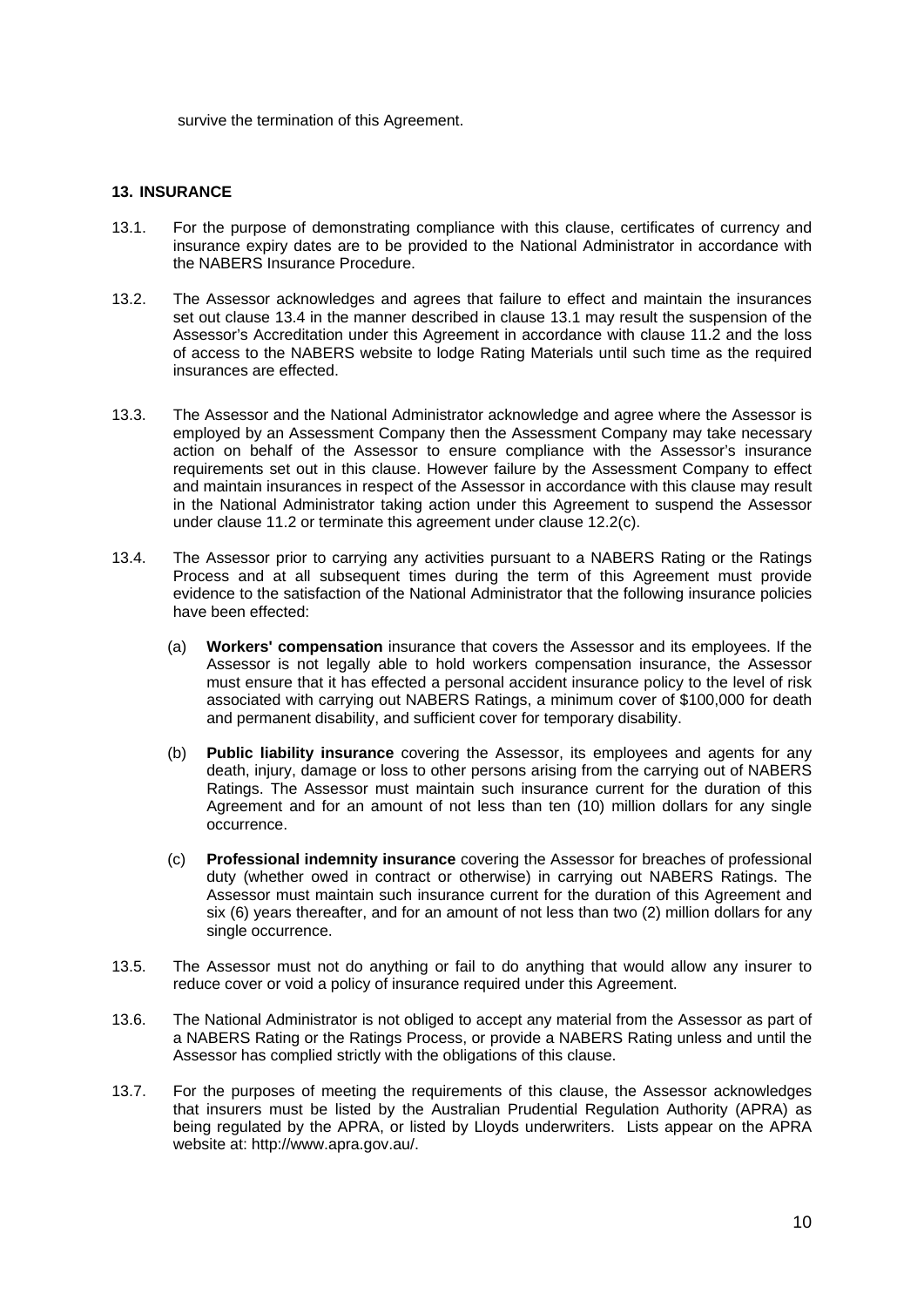## **14. INDEMNITY**

- 14.1. The Assessor and the National Administrator acknowledge and agree that where the Assessor is employed by an Assessment Company then this obligation to indemnify set out in this clause shall be taken to be satisfied by the indemnity provided by the Assessment Company to the National Administrator for as long as the agreement between the Assessment Company and the National Administrator is in force.
- 14.2. For the purposes of the indemnity set out in this clause, a reference to the National Administrator includes a reference to the Crown in right of the State of NSW, the Minister for the Environment, the Chief Executive of the Office of Energy and Climate Change (OECC) and the employees and agents of OECC.
- 14.3. The Assessor will at all times indemnify, hold harmless and defend the National Administrator from and against any cost, claim, loss (including consequential loss arising from an inaccurate NABERS Rating or Ratings Materials) or damage, liability or expense which the National Administrator pays, suffers, incurs or is liable for (including legal costs on a solicitor and client basis) resulting from:
	- (a) any act or omission of the Assessor, including any unlawful, negligent, reckless or deliberately wrongful act or omission of the Assessor (or its employees, agents or subcontractors) in the course of the Rating Process or in the carrying out of any activities as an Assessor or otherwise in the performance of this Agreement;
	- (b) any breach of this Agreement by the Assessor;
	- (c) the use of or reliance on by the National Administrator any Rating Materials provided by the Assessor as part of an NABERS Rating or Rating Process; or
	- (d) any change to a NABERS Rating based on the Assessor's Rating Materials following an Audit.
- 14.4. The Assessor's liability to indemnify the National Administrator under this clause will be reduced proportionally to the extent that any act or omission involving fault on the part of the National Administrator contributed to the relevant cost, liability, loss, damage or expense.
- 14.5. This proportional reduction does not apply in respect of anything resulting from a change to a NABERS Rating in accordance with a determination reached by the National Administrator following an Audit in accordance with the NABERS Rating Audit Procedure.
- 14.6. The Assessor's liability in connection with this Agreement or the performance of the Assessor's obligations under this Agreement, whether in contract, tort (including negligence) or equity, under statute or otherwise is limited to the amounts insured under the insurance policies required to be effected and maintained under clause 13.4.

## **15. RELEASE**

- 15.1. The Assessor acknowledges and agrees that any activities carried out as an Assessor in the course of the Rating Process or in the performance of this Agreement or otherwise in connection with NABERS are done at its own risk.
- 15.2. The Assessor releases the National Administrator from and against all claims and proceedings relating to any cost, liability, loss, damage or expense to the Assessor that may arise from:
	- (a) the carrying out of any activities as an Assessor in the course of the Rating Process or in the performance of this Agreement or otherwise in connection with NABERS;
	- (b) the consequences of any inaccurate Rating Material provided to the National Administrator in respect of a NABERS Rating in the course of the Rating Process;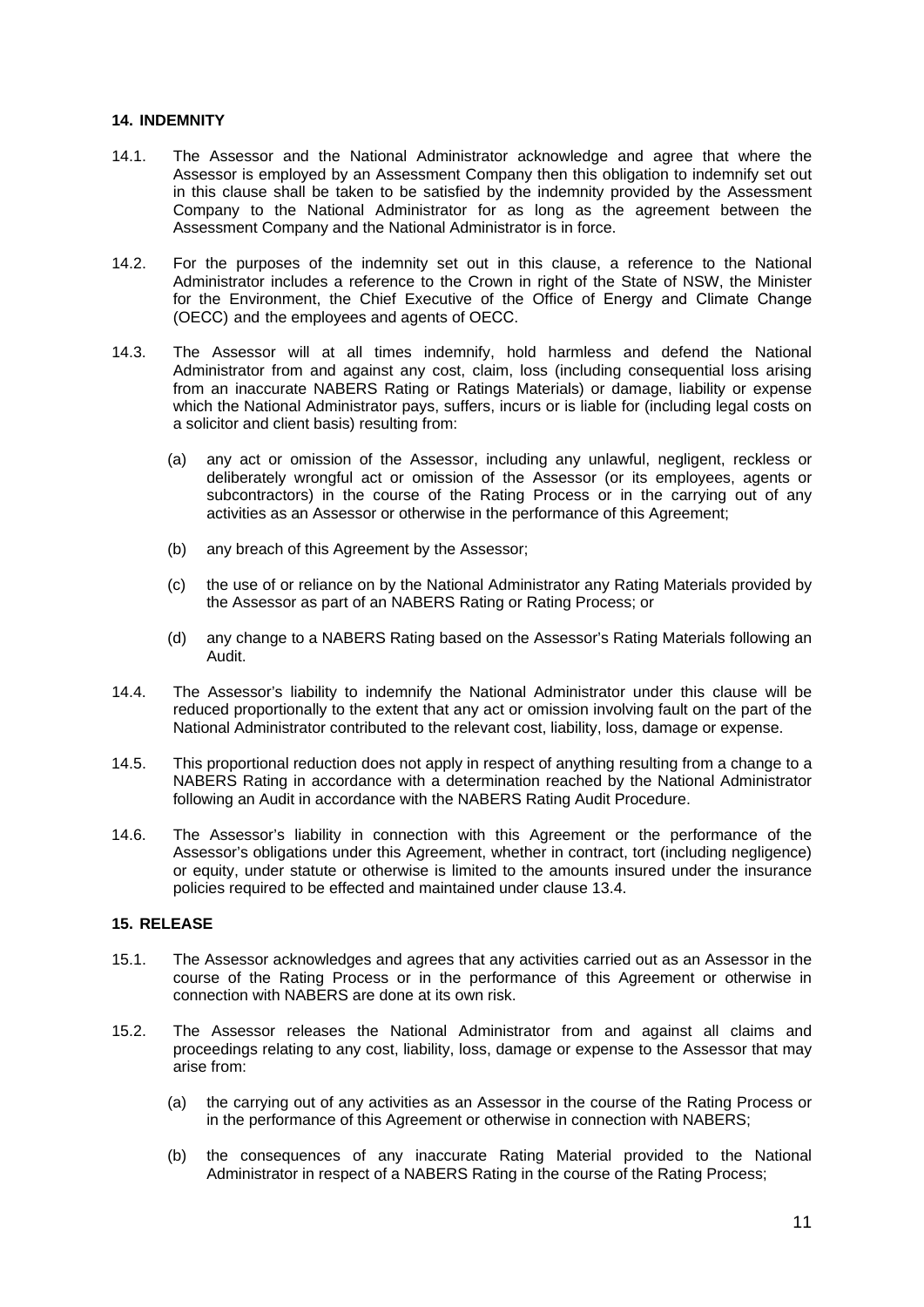- (c) the success or failure of the NABERS Scheme;
- (d) any suspension of this agreement in accordance with clause 11; and
- (e) any determination reached by the National Administrator in accordance with the NABERS Rating Audit Procedure.
- 15.3. Notwithstanding any other clause in this Agreement, neither party shall have any liability to the other for or in connection with any loss suffered by the other which is indirect or consequential (except for consequential loss referred to in clause 14.3 above) such as loss of profits, loss or opportunity or loss of bargain.

## **16. CONFIDENTIALITY**

- 16.1. Subject to clause 16.2, the Assessor shall not, without the prior written approval of the National Administrator, make public or disclose to any third party any Confidential Information, and in giving such written approval, the National Administrator, may impose such terms and conditions as it thinks fit.
- 16.2. Notwithstanding clause 16.1 the Confidential Information belonging to the National Administrator shall only be disclosed by the Assessor to the Assessment Company as is necessary for the Assessor to fulfill its obligations under this Agreement.
- 16.3. The Accredited Assessor shall take all reasonable steps to ensure that it complies with this clause 16.
- 16.4. The Accredited Assessor shall not make or allow to be made copies of or extracts of all or any part of the Confidential Information except for the purpose of this Agreement.
- 16.5. This clause shall continue to bind the Assessor after the date of expiry of the Term, or any extension thereof, or the date of termination of this Agreement, as the case may be.

#### 16.6.

- 16.7. Notwithstanding any other provision of this Agreement, the Assessor may:
	- (a) pass on Confidential Information where it is reasonably necessary for the Assessor to seek professional advice or to defend itself from any suit or claim, provided that such Confidential Information is disclosed under terms no less onerous than the terms of this clause; and
	- (b) retain one copy of any document solely for the purpose of its own records and upon the continuing duty of confidence set out in this Agreement.

# **17. CONFLICTS OF INTEREST**

## **17.1. Warranty as to Conflicts of Interest**

- 17.2. The Assessor warrants that to the best of its knowledge after making diligent inquiry, at the date of entering into this Agreement:
	- (a) it will comply with clause 17.5 (obligation to keep informed and prevent); and
	- (b) if there is a Conflict of Interest in relation to the performance of its obligations under this Agreement, the Assessor will immediately comply with clause 17.3 (notification of conflict of interest).

## **17.3. Notification of a Conflict of Interest**

17.4. If, during the term of this Agreement, a Conflict of Interest arises or appears likely to arise, the Assessor must: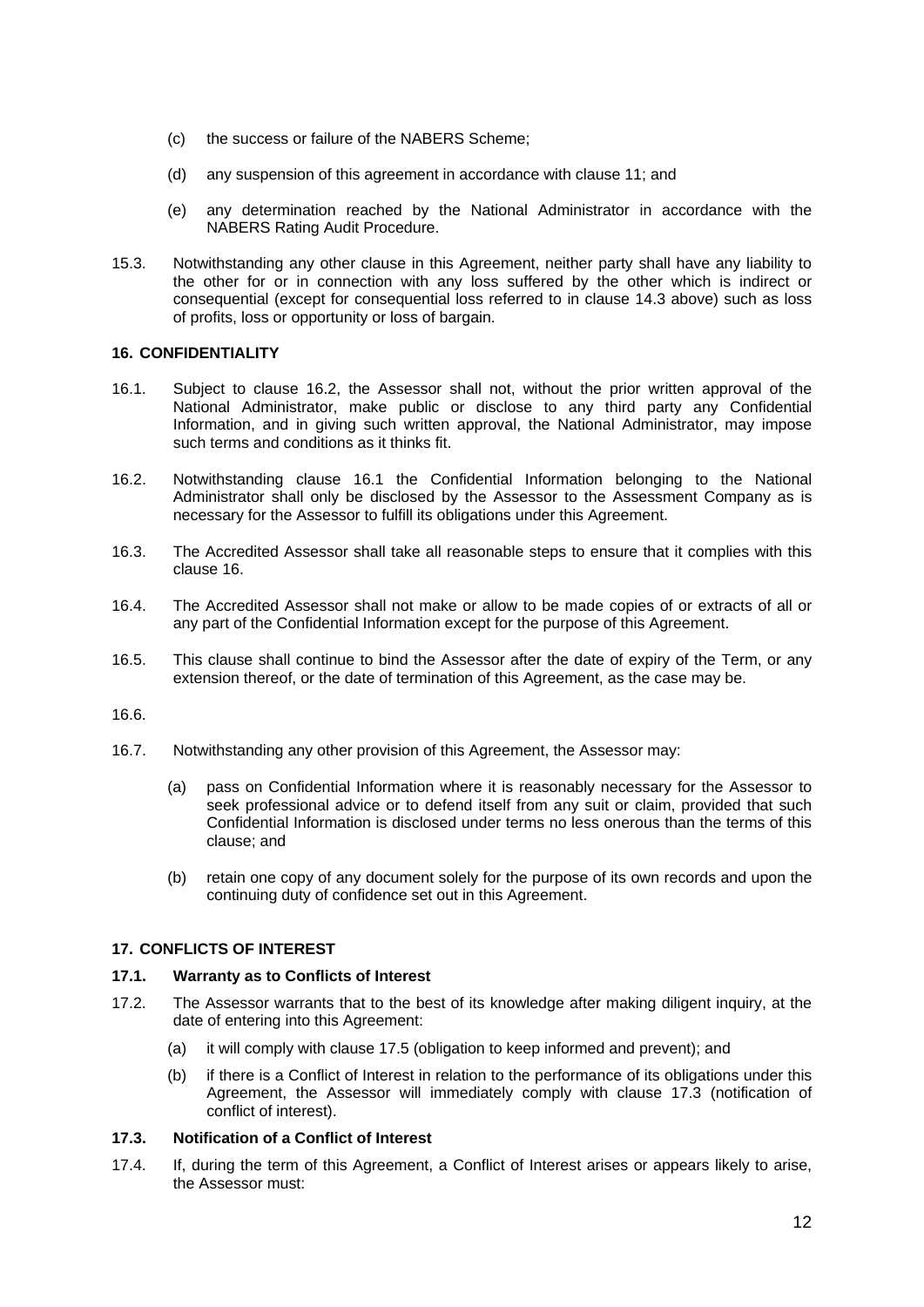- (a) give Notice to the National Administrator as soon as is practicable after becoming aware that the Conflict of Interest has arisen, or appears likely to arise;
- (b) make full disclosure of all relevant information relating to the conflict, including but not limited to, the Assessor's strategy for managing the relevant Conflict of Interest;
- (c) take such steps as the National Administrator requires to resolve or otherwise deal with the Conflict of Interest;

### **17.5. Obligation to keep informed and prevent conflicts of interest**

- 17.6. The Assessor must, at all times during the term of this Agreement, use its best endeavours to:
	- (a) keep themselves informed of any potential Conflicts of Interest; and
	- (b) take necessary steps to prevent and mitigate the effects of any Conflicts of Interest.

# **18. DISPUTE RESOLUTION**

- 18.1. Any dispute in respect of this Agreement shall be dealt with under the NABERS Dispute Resolution Policy.
- 18.2. Nothing contained in the NABERS Dispute Resolution Policy to resolve a dispute will deny the National Administrator the right to:
	- (a) Issue a Notice of Suspension under clause 11; or
	- (b) seek injunctive or other urgent relief from an appropriate court where failure to obtain such relief would cause irreparable damage to the National Administrator or its business.

## **19. NATURE OF RELATIONSHIP**

- 19.1. No employment or agency relationship arises between National Administrator and Assessor under this Agreement.
- 19.2. The Assessor must not represent or hold self out as being an agent of the National Administrator in respect of NABERS.
- 19.3. The Assessor acknowledges that the National Administrator makes no representations in respect of any work that may arise following Accreditation under this Agreement.

## **20. RECORDS**

- 20.1. During the Term, the Assessor shall, upon receipt of written request and upon reasonable notice, provide the National Administrator, its authorised representatives and/or auditors appointed by it with access to (and where relevant, copies of) all records, books of account, documents, information, premises, equipment and things which the National Administrator reasonably considers necessary to satisfy itself that the Assessor is continuing to comply with the requirements of the Scheme, including the NABERS Rules, the NABERS Auditing Policy, Auditing Procedure, Code of Practice, and other Process Documents.
- 20.2. The Assessor shall provide the National Administrator or its authorised representative with the information and reports referred to in clause 20.1 within a reasonable time of any request.
- 20.3. The Assessor must retain all NABERS Rating Materials for seven years. Additional responsibilities of the Assessor with respect to records are listed in the NABERS Accredited Assessor Code of Practice and the NABERS Auditing Policy and Procedure..

## **21. NOTICES**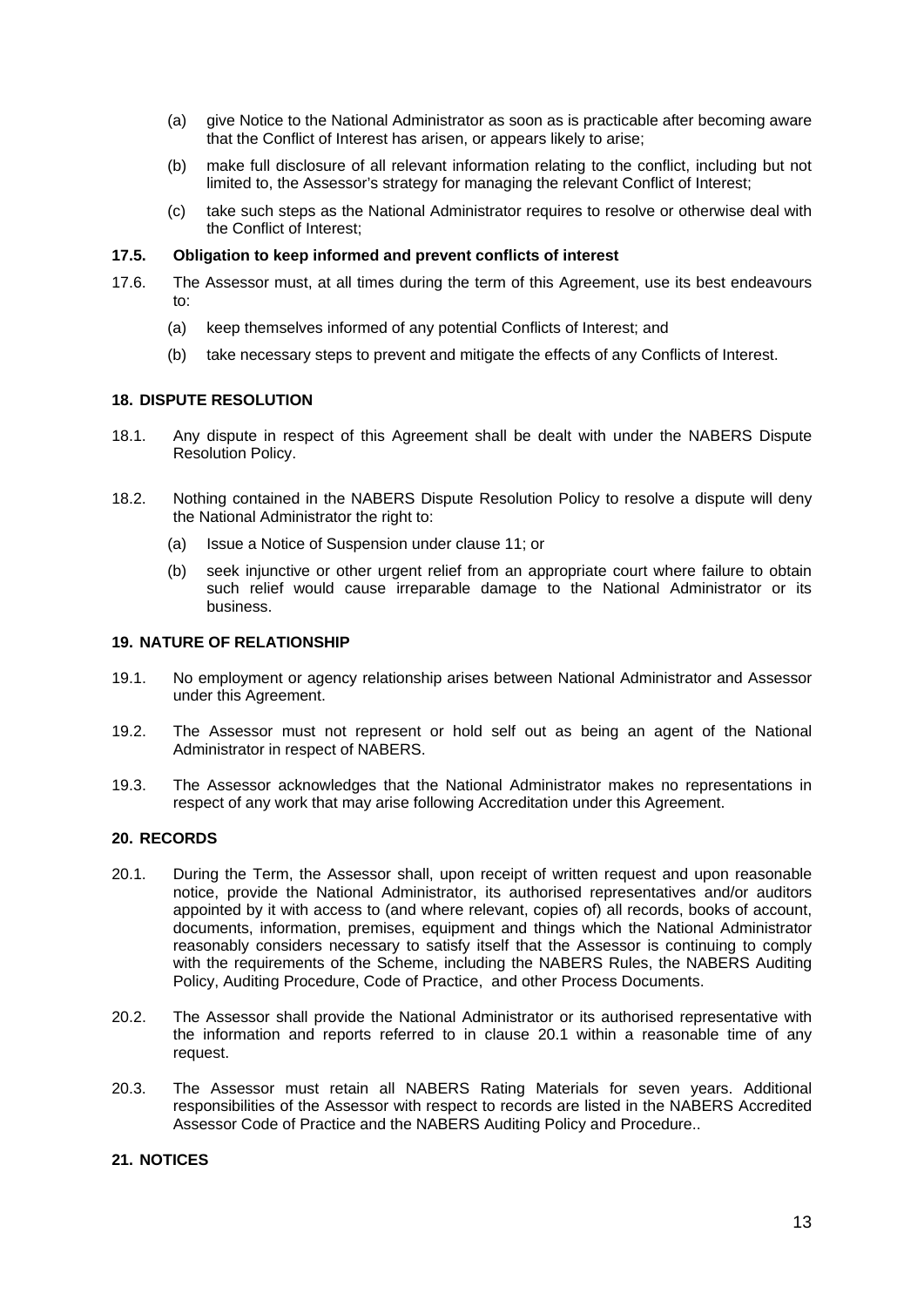- 21.1. Any notice that the National Administrator may serve on the Assessor under this Agreement shall be taken to be effectively served if sent to the email address listed on the Assessor's Profile Page.
- 21.2. Any notice that the Assessor may serve on the National Administrator under this Agreement must be served by sending the notice to nabers@environment.nsw.gov.au or in writing to:

NABERS Team NSW Office of Energy and Climate Change 12 Darcey Street Parramatta NSW 2150

# **22. PROPER LAW**

22.1. This Agreement shall in all respects be governed by the law of the State of New South Wales<sup>-</sup>

# **23. GENERAL**

- 23.1. The parties shall do all acts and things necessary for the complete performance of their obligations under this Agreement.
- 23.2. This Agreement constitutes the entire agreement and understanding between the parties as to the subject matter of this Agreement. Upon execution of this Agreement, any prior arrangements, agreements, representations or undertakings as to the subject matter of this agreement are superseded.
- 23.3. No failure or delay on the part of any party in the execution of any right, power or remedy hereunder shall operate as a waiver thereof nor shall any exercise of such right, power or remedy preclude any other or further exercise of any other right, power or remedy hereunder.
- 23.4. No variation, modification or waiver of any provision of this Agreement nor consent to any departure by any party, shall in any event be of any force or effect unless the same shall be confirmed in writing, signed by the parties hereto or, in the case of waiver or consent, the party giving that waiver or consent, and then such variation, modification, waiver or consent shall be effective only to the extent for which it may be made or given.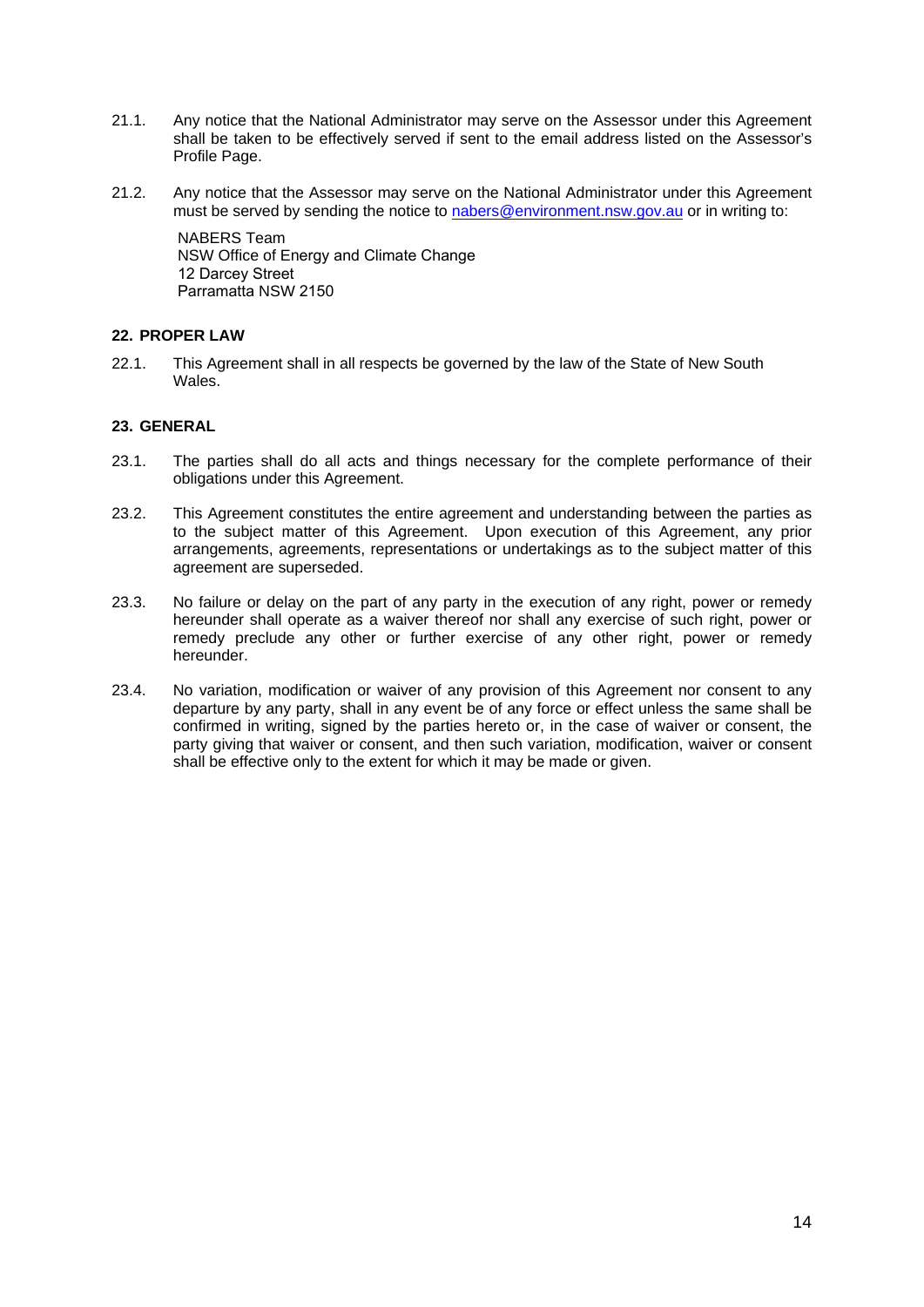## **24. DEFINITIONS**

**Accreditation –** means the accreditation provided under clause 5 of this Agreement to the Assessor to carry out the NABERS Rating Process.

**Annual Accreditation Fee –** means the annual fee payable to the National Administrator to commence and thereafter extend the Assessors accreditation under this Agreement.

**Assessment Company –** means a company (and where applicable a sole trader) that has entered into a Company NABERS Agreement with the National Administrator and employs accredited NABERS assessors.

**Assessor** – means the person named on the NABERS Members Website Profile Page carrying out activities relating to NABERS Ratings and Ratings whether in the capacity of an Accredited Assessor, or an Trainee Assessor

**Audit** – means an audit of a NABERS Rating in accordance with the NABERS Auditing Policy and NABERS Rating Auditing Procedure – both available on the NABERS Members' website at www.nabers.gov.au/members.

**Background Intellectual Property -** means intellectual property in any information or literature owned by the Assessor that does not constitute any Rating Materials which is supplied by the Assessor to the National Administrator in the course of a NABERS Rating or the Rating Process.

**Confidential Information –** means any information that is by its nature confidential; and

- is designated by the National Administrator as confidential; or
- an Assessor knows or ought to know is confidential

but does not include information which:

- is in, or comes into, the public domain through no fault of the recipient;
- is lawfully received from a third party free of any obligations of confidence at the time of its disclosure;
- is independently developed by the recipient; or
- is required by law, by court or by government order to be disclosed where reasonable prior notice has been given to the National Administrator
- is the subject of a notice in writing from the National Administrator to the Assessor stating that the information is no longer confidential.

**Conflict of Interest –** means a situation where your actions as an Accredited Assessor may be at odds with another role or where there are circumstances which mean that:

- The NABERS Assessor is not capable of exercising objective and impartial judgement when conducting the NABERS rating; or
- A reasonable person, with full knowledge of all relevant facts and circumstances, would conclude that there is a real risk that the NABERS Assessor would not be capable of exercising objective and impartial judgment when conducting the NABERS rating.

**Intellectual Property** – means all present and future intellectual property rights, titles and interests, wherever subsisting throughout the world, whether registered or not, whether created before, on or after the date of this Deed including copyright, trademarks, patents, designs, trade secrets and knowhow.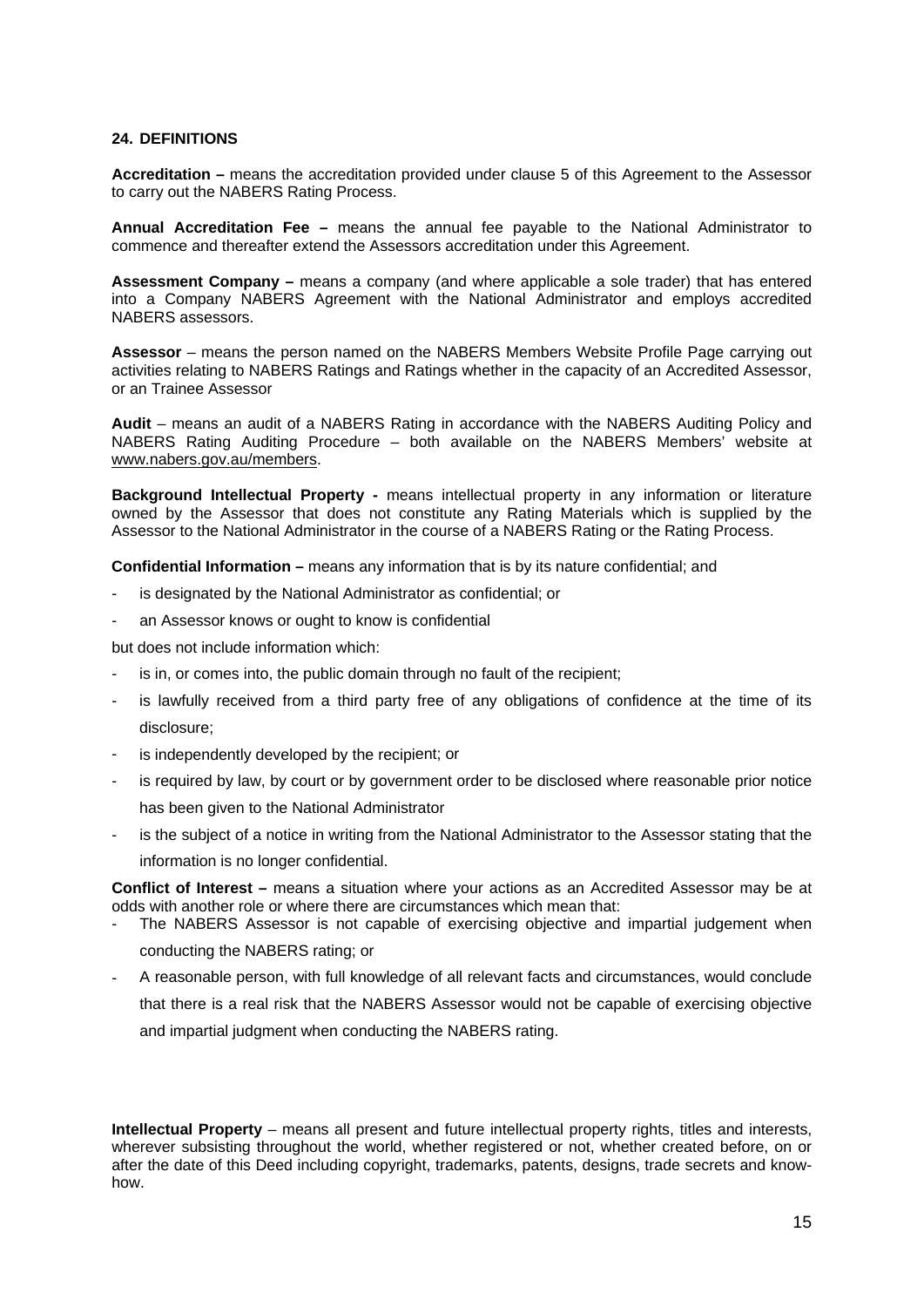**NABERS** – means the National Australian Built Environment Rating System.

**NABERS Accreditation Procedure** – means NABERS Accreditation Procedure - available under Resources>Process Documents on the NABERS Members' website at www.nabers.gov.au/members.

**NABERS Auditor** – means a person appointed by the National Administrator to conduct audits in accordance with the NABERS Rating Auditing Policy and Procedure.

**NABERS Brand Guidelines** – means the NABERS Brand Guidelines - available under Resources>Process Documents on the NABERS Members' website at www.nabers.gov.au/members.

**NABERS Code of Practice -** means the NABERS Accredited Assessor Code of Practice - available under Resources>Process Documents on the NABERS Members' website at www.nabers.gov.au/members

**NABERS Dispute Resolution Policy –** means the NABERS Dispute Resolution Policy - available under Resources>Process Documents on the NABERS Members' website at www.nabers.gov.au/members.

**NABERS Logos –** means the NABERS trading name, NABERS logos and other trademarks developed by the National Administrator in the course of administering NABERS and set out in the Brand Guidelines as updated from time to time and available under Resources>Process Documents on the NABERS Members' website at www.nabers.gov.au/members.

**NABERS Materials** - means the National Administrator's material and documentation relating to NABERS including but not limited to the NABERS Rate computer software and the Process Documents available under Resources>Process Documents on the NABERS Members' website at www.nabers.gov.au/members.

**NABERS Methodology** – means the algorithms and data that enable the calculation of a NABERS rating based on specified user inputs.

**NABERS Rating** – the accredited rating provided by the National Administrator in respect of a building based on the Rating Process performed by the Assessor and the provision of Rating Materials to the National Administrator.

**National Administrator** – means the Office Energy and Climate Change acting for an on behalf of the Crown in right of the State of NSW.

**Notice of Suspension -** means a written notice provided to the Assessor by the National Administrator, which may include notices provided via the Assessor's Profile Page, advising of the Assessor's suspension of Accreditation and indicating the reasons for that suspension.

**Notice of Intention to Suspend to the Assessor –** means a written notice provided to the Assessor by the National Administrator, which may include notices provided via the Assessor's Profile Page, advising of the intention to suspend the Assessor's Accreditation and indicating the reasons for that intention to suspension.

**Profile Page** – means the 'My profile' page detailing (but not limited to); the Assessors name, title, employee status, contact details, accreditation status, preferences for this information to be shared to the public and with the administrators of the Commercial Building Disclosure program.

**Process Documents** - means the key processes and procedure documents that underpin and govern the NABERS Program, which include but are not limited to the;

- NABERS Rules for Collecting and Using Data (the Rules), including all NABERS documents formerly and currently called Validation Protocols;
- published NABERS Rulings (Rulings) and technical advice provided by the National Administrator;
- NABERS Accredited Assessor Code of Practice;